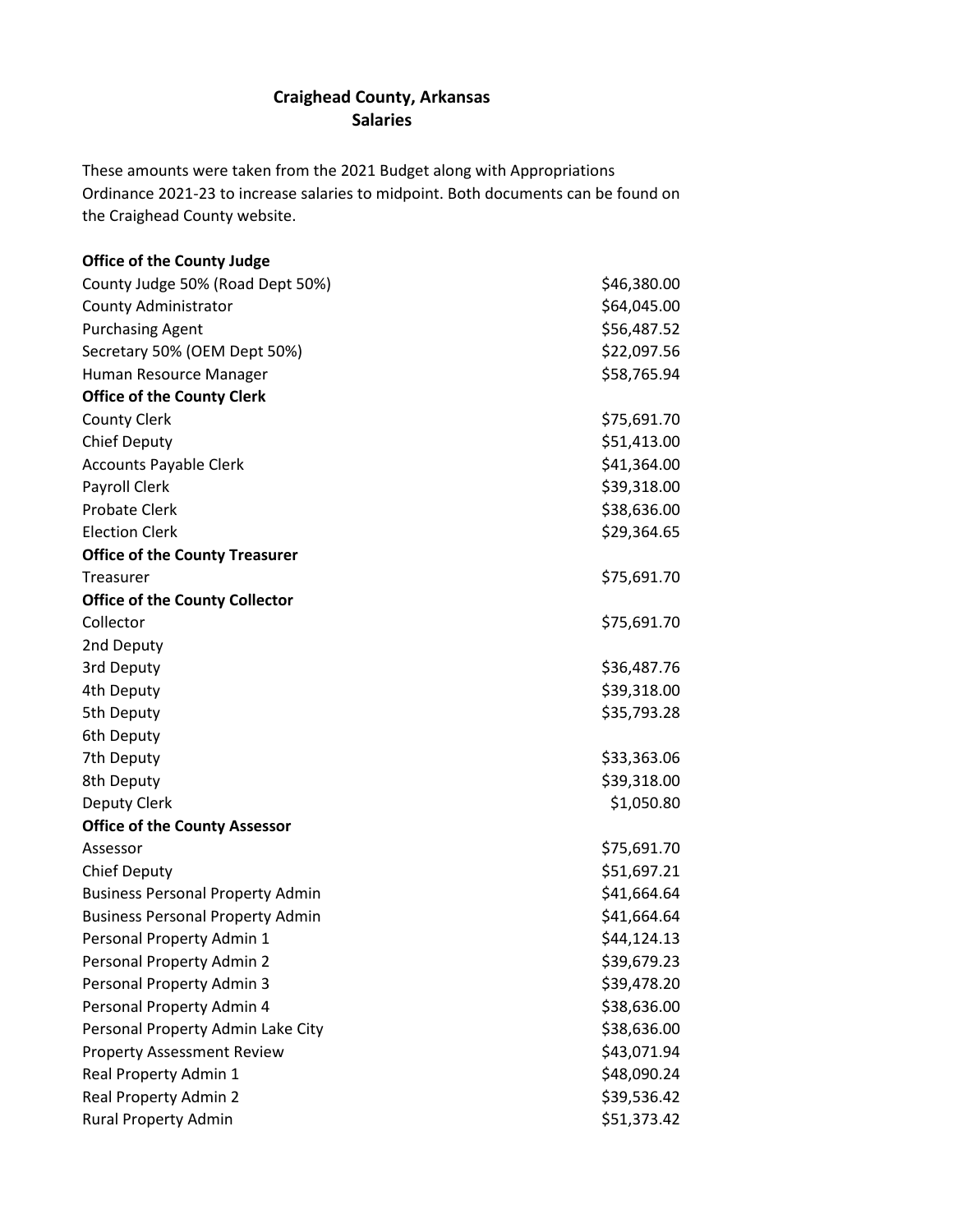| Sub/Urban Property Admin                                  | \$48,090.24  |
|-----------------------------------------------------------|--------------|
| <b>Quorum Court</b>                                       |              |
| Justice of the Peace - 13 $@$ \$9861.33 each              | \$128,197.29 |
| <b>Maintenance Department</b>                             |              |
| Maintenance Supervisor                                    | \$51,413.00  |
| <b>Building Maintenance</b>                               | \$40,682.00  |
| <b>Grounds Maintenance</b>                                | \$38,636.00  |
| Maintenance Tech                                          | \$38,636.00  |
| <b>Custodian Team Lead</b>                                | \$37,954.00  |
| Custodian - 5 @ \$37,272 each                             | \$175,747.70 |
| <b>Custodian Part Time</b>                                | \$13,000.00  |
| <b>Elections</b>                                          |              |
| <b>Election Coordinator</b>                               | \$45,000.00  |
| <b>Computer Services</b>                                  |              |
| <b>IT Director</b>                                        | \$60,887.00  |
| IT Systems Administrator                                  | \$48,273.00  |
| <b>County Sheriff</b>                                     |              |
| Sheriff                                                   | \$92,760.00  |
| Chief Deputy                                              | \$67,203.00  |
| Assistant Chief/Captain Deputy                            | \$60,887.00  |
| Captain CID                                               | \$57,729.00  |
| <b>Eastern District Deputy</b>                            | \$54,739.66  |
| Lieutenant 1st Shift                                      | \$51,413.00  |
| Lieutenant 2nd Shift                                      | \$51,413.00  |
| Lieutenant 3rd Shift                                      | \$51,413.00  |
| Sergeant 1st Shift                                        | \$46,264.60  |
| Sergeant 2nd Shift                                        | \$46,264.60  |
| Sergeant 3rd Shift                                        | \$46,264.60  |
| Sergeant CID                                              | \$46,264.60  |
| <b>CID Deputy</b>                                         | \$43,985.62  |
| <b>CID Deputy</b>                                         | \$43,985.62  |
| Deputy Patrol 20 @ \$43,985.62 each                       | \$879,712.40 |
| School Resource Officer 2 @ \$43,985.62 each              | \$87,897.24  |
| Transport Officer 2 @ \$39,981.43 each                    | \$79,962.86  |
| <b>Environmental Officer</b>                              | \$43,985.62  |
| <b>CID Secretary</b>                                      | \$44,017.95  |
| Deputy Clerk 1                                            | \$39,666.98  |
| Deputy Clerk 2                                            | \$39,318.00  |
| Deputy Clerk 3                                            | \$39,318.00  |
| Deputy Clerk 4                                            | \$39,318.00  |
| Clerk - Fine and Fee Collection 50% (Automation Fund 50%) | \$19,659.00  |
| IT Computer Administrator                                 | \$48,273.00  |
| Deputy Clerk Part Time                                    | \$23,950.89  |
| PT Time - Overtime - Litter Pickup                        | \$17,863.67  |
| Deputy 1st Class 12 @ \$1,500.00 each                     | \$18,000.00  |
| <b>District Court</b>                                     |              |
| <b>Chief Adminstrator</b>                                 | \$54,571.00  |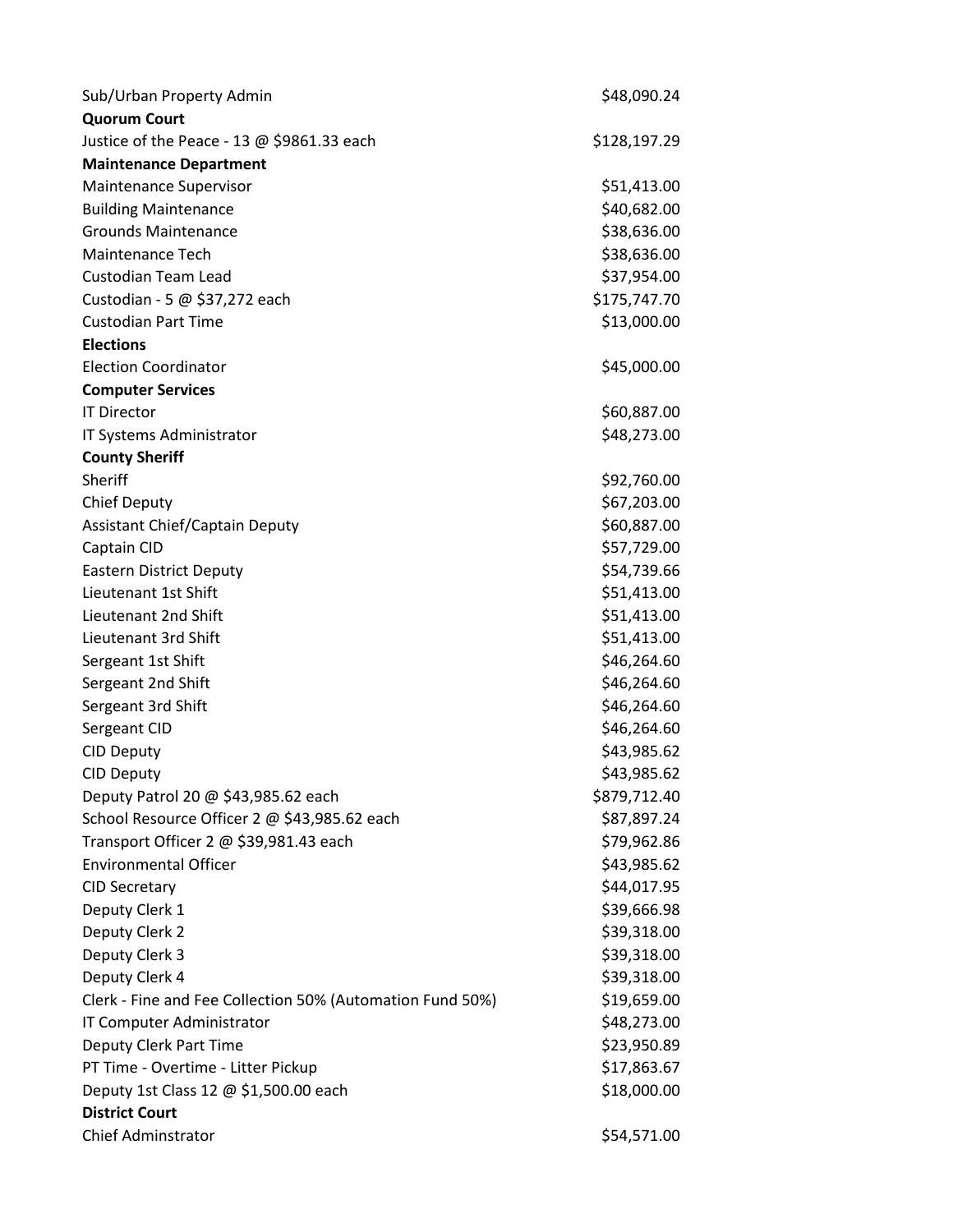| <b>Chief Deputy Clerk</b>                     | \$45,115.00    |
|-----------------------------------------------|----------------|
| Court Liason                                  | \$40,682.00    |
| Deputy Clerk 1                                | \$39,318.00    |
| Deputy Clerk 2                                | \$39,318.00    |
| Deputy Clerk 3                                | \$39,318.00    |
| Deputy Clerk 4                                | \$39,318.00    |
| Deputy Clerk 5                                | \$39,318.00    |
| Deputy Clerk 6                                | \$39,318.00    |
| Deputy Clerk 7                                | \$39,318.00    |
| Deputy Clerk 8                                | \$39,318.00    |
| Deputy Clerk 9                                | \$39,318.00    |
| Deputy Clerk 10                               | \$39,318.00    |
| Deputy Clerk 11                               | \$39,318.00    |
| Deputy Clerk 12                               | \$35,220.23    |
| <b>Custodian Part Time</b>                    | \$12,312.56    |
| <b>Juvenile Court</b>                         |                |
| Juvenile Supervisor                           | \$51,413.00    |
| Intake Officer 1                              | \$46,411.68    |
| Intake Officer 2                              | \$42,700.06    |
| Intake Officer 3                              | \$40,682.00    |
| Intake Officer 4                              | \$40,682.00    |
| <b>Office Manager</b>                         | \$40,000.00    |
| <b>Probation Officer 1</b>                    | \$40,682.00    |
| <b>Probation Officer 2</b>                    | \$40,682.00    |
| <b>Prosecuting Attorney</b>                   |                |
| <b>Exective Assistant</b>                     | \$35,620.20    |
| <b>County Jail</b>                            |                |
| Facility/Jail Administrator                   | \$60,887.00    |
| <b>Assistant Jail Administrator</b>           | \$57,729.00    |
| Assistant Administrator - Juvenile            | \$48,273.00    |
| Maintenance Administrator                     | \$51,413.00    |
| <b>Staff Accountant</b>                       | \$42,728.00    |
| Maintenance/Security                          | \$42,728.00    |
| <b>Booking OIC</b>                            | \$44,092.00    |
| <b>Assistant OIC</b>                          | \$41,364.00    |
| Jailer OIC (Day) 2 @ \$44,092 each            | \$81,307.74    |
| Jailer OIC (Night) 2 @ \$44,092 each          | \$81,307.74    |
| Jailer Asst OIC (Day) 2 @ 41,364 each         | \$79,497.62    |
| Jailer Asst OIC (Night) 2 @ \$41,364 each     | \$79,497.62    |
| Detention Officers 53 @ \$39,318 each         | \$2,048,392.23 |
| Detention Officer/Office Manager              | \$38,648.91    |
| Adult/Juvenile Part Time                      | \$22,166.12    |
| Night Shift Differential 30 @ \$500 each      | \$15,000.00    |
| School /Service Promotion 34 @ \$1507.36 each | \$51,250.24    |
| Coroner                                       |                |
| Coroner                                       | \$75,691.70    |
| <b>Circuit Court</b>                          |                |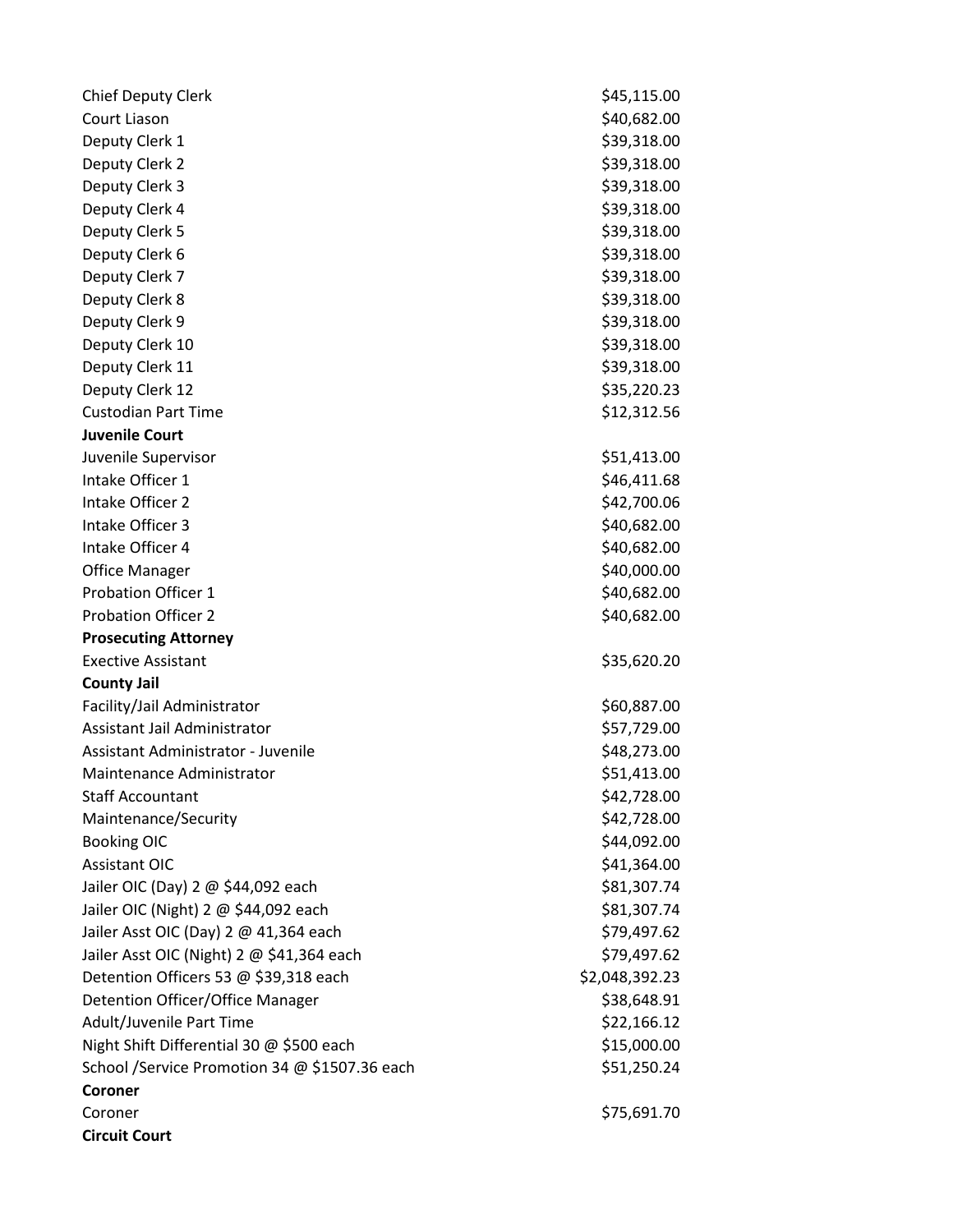| <b>Circuit Clerk</b>                                       | \$72,593.86    |
|------------------------------------------------------------|----------------|
| <b>Chief Deputy</b>                                        | \$45,385.06    |
| <b>Assistant Chief Deputy</b>                              | \$40,693.98    |
| Deputy Civil Clerk                                         | \$39,318.00    |
| Deputy Civil Clerk                                         | \$39,318.00    |
| <b>Deputy Criminal Clerk</b>                               | \$39,318.00    |
| <b>Deputy Criminal Clerk</b>                               | \$39,318.00    |
| <b>Deputy Domestic Clerk</b>                               | \$39,318.00    |
| Deputy Junenile Clerk                                      | \$39,318.00    |
| Deputy Land Records Clerk                                  | \$35,586.72    |
| Eastern District Circuit Clerk                             | \$54,718.04    |
| Deputy Clerk Part Time                                     | \$17,000.00    |
| <b>Chief Court Security Officer</b>                        | \$42,046.00    |
| Court Security Officers 4 @ \$40,714.74                    | \$162,858.96   |
| PT Time - Overtime - Bailiff                               | \$40,000.00    |
| <b>Drug Task Force</b>                                     |                |
| <b>Fiscal Officer</b>                                      | \$42,046.00    |
| Legal Secretary 1                                          | \$49,857.98    |
| Legal Secretary 2                                          | \$40,000.00    |
| <b>Deputy Prosecuting Attorney</b>                         |                |
| SecretaryCoordinator 1                                     | \$42,289.94    |
| SecretaryCoordinator 2                                     | \$40,000.00    |
| Receptionist                                               | \$37,954.00    |
| <b>Victim Witness Assistance</b>                           |                |
| Coordinator 1                                              | \$45,703.37    |
| Coordinator 2                                              | \$40,682.00    |
| Coordinator Financial                                      | \$41,364.00    |
| Coordinator 3                                              | \$40,682.00    |
| <b>Office of Emergency Management</b>                      |                |
| Director OEM                                               | \$52,525.68    |
| Assist Director OEM 50% (Dept 100 50%)                     | \$22,097.56    |
| <b>Veterans Services</b>                                   |                |
| <b>Veterans Service Officer</b>                            | \$44,092.00    |
| <b>Clerk Part Time</b>                                     | \$13,099.32    |
| <b>Clerk Part Time</b>                                     | \$13,099.32    |
| <b>Road Department</b>                                     |                |
| County Judge 50% (Judge's Office 50%)                      | \$46,380.00    |
| Road Superintendent                                        | \$60,887.00    |
| <b>Western District Foreman</b>                            | \$48,273.00    |
| Eastern District Foreman                                   | \$45,115.00    |
| <b>Shop Manager</b>                                        | \$45,115.00    |
| GIS/911 Addressing Coordinator                             | \$42,528.51    |
| Coordinator                                                | \$40,682.00    |
| Clerk                                                      | \$38,636.00    |
| Mechanics $4 \omega$ \$43,322.40 each                      | \$173,289.60   |
| Lead Equipment Operators 3 @ \$42,805.77 each              | \$128,417.31   |
| Equipment Operators/Drivers/Laborers 44 @ \$41,268.51 each | \$1,815,814.44 |